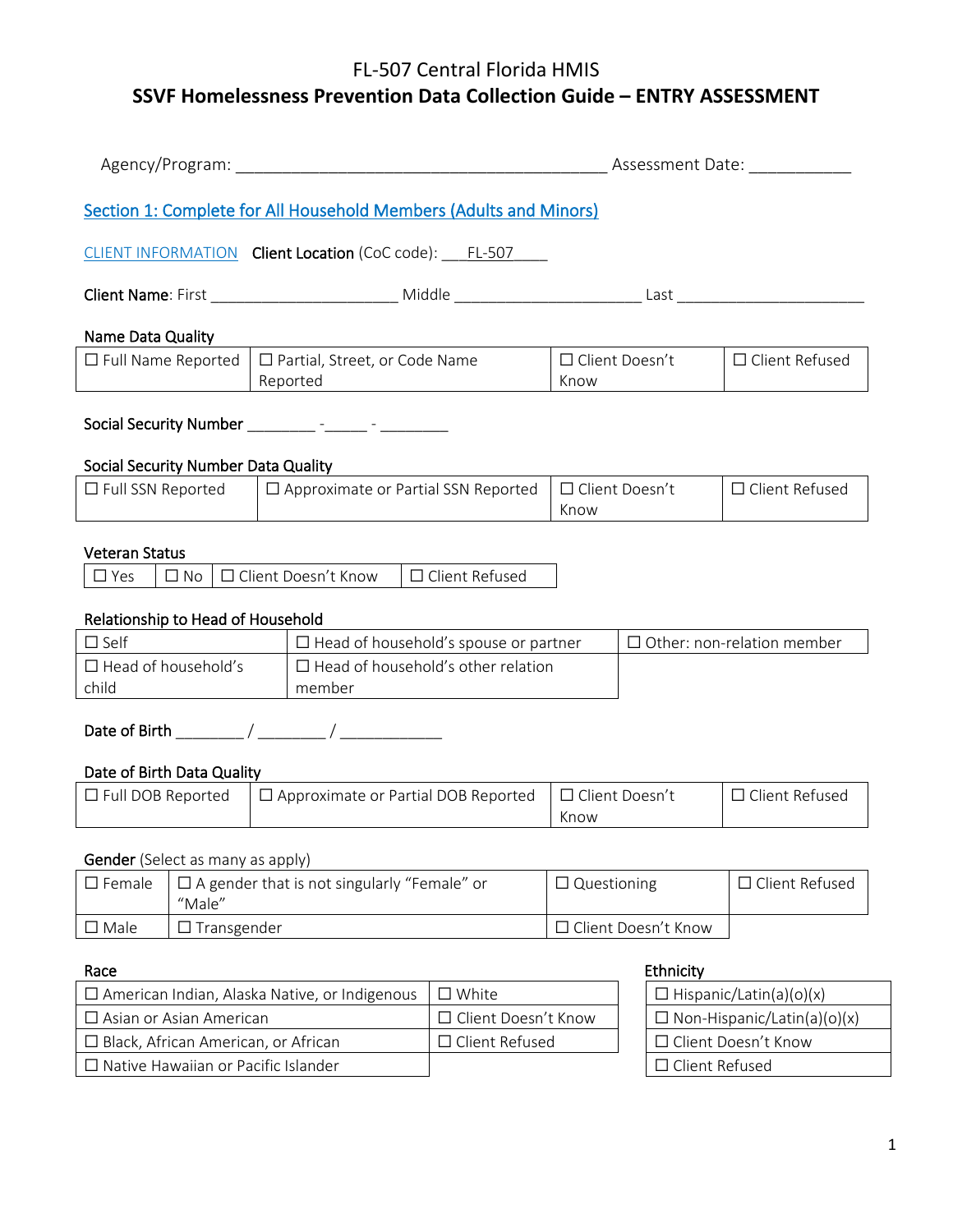#### DISABILITY INFORMATION

#### Does the client have a Disabling Condition?

|  | $\Box$ Yes | $\Box$ No | □ Client Doesn't Know   □ Client Refused |  |
|--|------------|-----------|------------------------------------------|--|
|--|------------|-----------|------------------------------------------|--|

*If yes, check all that apply and indicate whether it is long-continued and indefinite duration and substantially impairs ability to live independently.*

| <b>Disability Type</b>          | Long-continued/indefinite<br>duration? |           |  |
|---------------------------------|----------------------------------------|-----------|--|
| $\Box$ Alcohol abuse            | $\square$ Yes                          | □ No      |  |
| $\Box$ Chronic health condition | $\Box$ Yes                             | □ No      |  |
| $\Box$ Developmental            | $\square$ Yes                          | □ No      |  |
| $\Box$ HIV/AIDS                 | $\square$ Yes                          | □ No      |  |
| □ Mental Health Disorder        | $\Box$ Yes                             | □ No      |  |
| $\Box$ Physical                 | $\square$ Yes                          | $\Box$ No |  |
| □ Substance Use Disorder        | Yes                                    | N∩        |  |

#### HEALTH INSURANCE INFORMATION

## Is the client covered by Health Insurance?

| $\Box$ Yes<br>' □ No | □ Client Doesn't Know   □ Client Refused |  |
|----------------------|------------------------------------------|--|
|----------------------|------------------------------------------|--|

#### If yes, check all that apply

| Medicaid                           | COBRA                             |
|------------------------------------|-----------------------------------|
| Medicare                           | Private Pay Health Insurance      |
| State Children's Health Insurance  | State Health Insurance for Adults |
| VA Medical Services                | Indian Health Services Program    |
| Employer-Provided Health Insurance | Other:                            |

#### Connection with SOAR?

| □ Client Doesn't Know I □ Client Refused<br>∩ N∩<br>$\Box$ Yes |
|----------------------------------------------------------------|
|----------------------------------------------------------------|

#### Clients' Last Permanent Address:

Street Address: \_\_\_\_\_\_\_\_\_\_\_\_\_\_\_\_\_\_\_\_\_\_\_\_\_\_\_\_\_\_\_\_\_\_\_\_\_\_\_\_\_\_\_\_\_\_\_\_\_\_\_\_\_\_\_\_\_\_\_\_\_

City: \_\_\_\_\_\_\_\_\_\_\_\_\_\_\_\_\_\_\_\_\_\_\_ State: \_\_\_\_\_\_ Zip Code: \_\_\_\_\_\_\_\_\_\_

# Address Data Quality:

| $\Box$ Full Address Reported $\Box$ Incomplete or Estimated Address | │□ Client Doesn't Know │□ Client Refused |
|---------------------------------------------------------------------|------------------------------------------|
|---------------------------------------------------------------------|------------------------------------------|

Last Permanent Address's Start Date: \_\_\_\_\_\_\_\_\_\_\_\_\_\_\_\_\_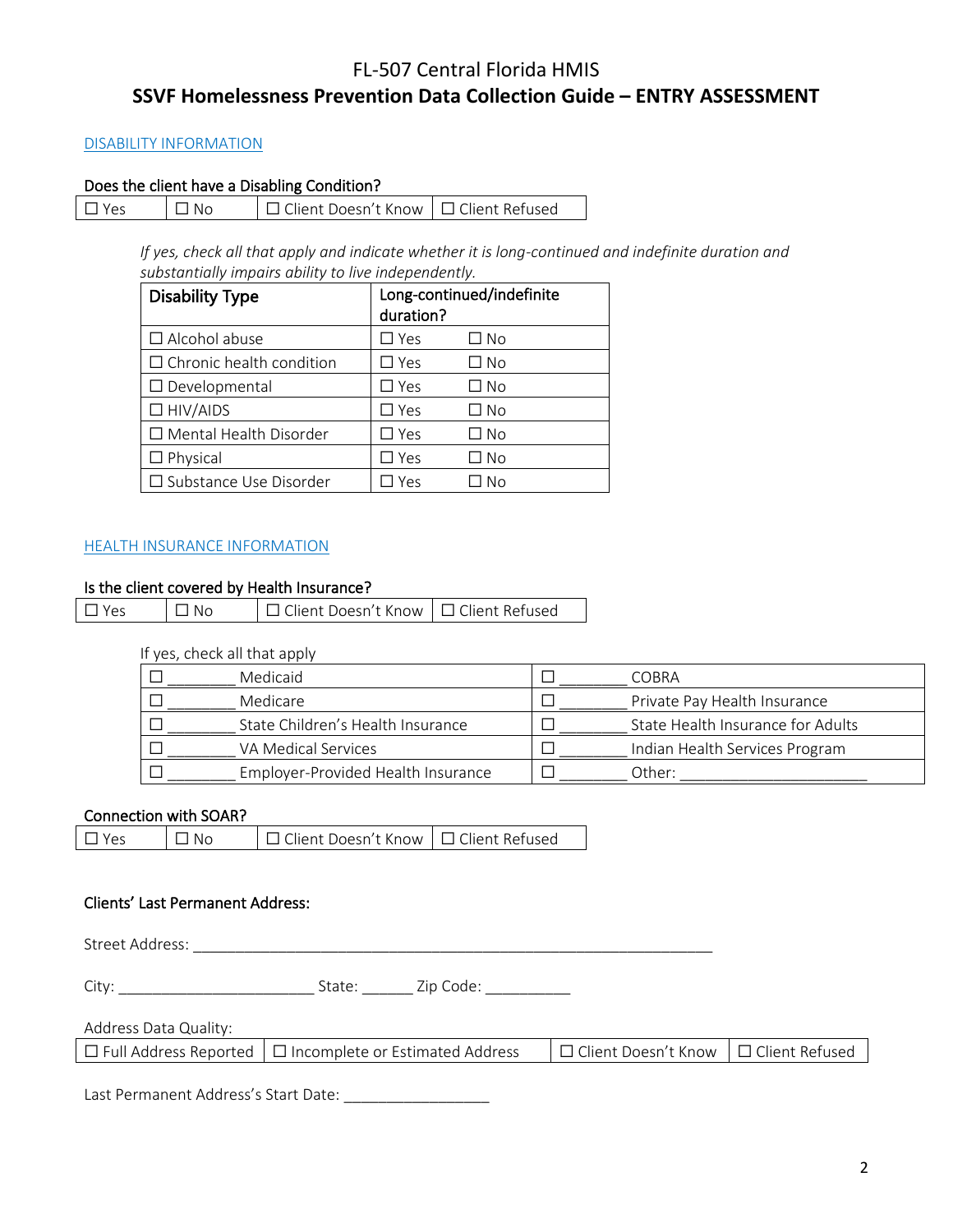## Section 2: Complete for Head of Household and All Adults

### HOMELESS HISTORY QUESTIONS

Living Situation (Check where the client stayed last night):

#### HOMELESS SITUATION TRANSITIONAL OR PERMANENT HOUSING

|                                                                                                        | <b>SITUATION</b>                                                         |
|--------------------------------------------------------------------------------------------------------|--------------------------------------------------------------------------|
| $\Box$ Place not meant for habitation (e.g., a vehicle, an<br>abandoned building, or anywhere outside) | $\Box$ Rental by client with VASH subsidy                                |
| $\Box$ Emergency shelter, including hotel/motel paid for<br>with an emergency shelter voucher          | $\Box$ Rental by client with GPD TIP subsidy                             |
| $\square$ Safe Haven (ie Domestic violence shelter or<br>Immigration sancturary)                       | $\Box$ Owned by client, no ongoing housing subsidy                       |
| <b>INSTITUTIONAL SITUATION</b>                                                                         | $\Box$ Rental by client, no ongoing housing subsidy                      |
| $\Box$ Jail, prison, or juvenile detention facility                                                    | $\Box$ Rental by client with other ongoing housing<br>subsidy            |
| $\Box$ Long-term care facility or nursing home                                                         | $\Box$ Owned by client with ongoing housing subsidy                      |
| $\Box$ Substance abuse treatment or detox center                                                       | $\Box$ Permanent housing for formerly homeless person                    |
| $\Box$ Foster care home or foster care group home                                                      | $\Box$ Staying or living in a friend's room, apartment, or<br>house      |
| $\Box$ Psychiatric Hospital or other psychiatric facility                                              | $\Box$ Hotel or motel paid for without emergency<br>shelter voucher      |
| $\Box$ Hospital or other residential non-psychiatric medical<br>facility                               | $\Box$ Residential project or halfway house with no<br>homeless criteria |
|                                                                                                        |                                                                          |

#### How long did the client stay there (the place they stayed last night)?

| $\Box$ One night or less | $\Box$ One week or more, but less than one | $\Box$ 90 days or more, but less than one year |
|--------------------------|--------------------------------------------|------------------------------------------------|
|                          | month                                      |                                                |
| $\Box$ Two to six nights | $\Box$ One month or more, but less than 90 | $\Box$ One year or longer                      |
|                          | davs                                       |                                                |

# Since what date has the client been literally homeless (streets or shelter) continuously with no gaps?:

\_\_\_\_\_\_ / \_\_\_\_\_\_ / \_\_\_\_\_\_\_\_

### Regardless of where they stayed last night, total # of times (episodes) the client has been on the streets or in an emergency shelter in the past 3 years including today:

| $\Box$ One time  | $\Box$ Three times        | $\Box$ Client doesn't know |
|------------------|---------------------------|----------------------------|
| $\Box$ Two times | $\Box$ Four or more times | $\Box$ Client refused      |

#### Total # of months the client has been on the street or in an emergency shelter in the past 3 years (round up):

| □ 1 (this is the 1st month)   □ 4 months total   □ 7 months total   □ 10 months total   □ More than 12 months |  |                                                                                          |                                                                                               |
|---------------------------------------------------------------------------------------------------------------|--|------------------------------------------------------------------------------------------|-----------------------------------------------------------------------------------------------|
| $\Box$ 2 months total                                                                                         |  |                                                                                          | $\Box$ 5 months total $\Box$ 8 months total $\Box$ 11 months total $\Box$ Client doesn't know |
| $\Box$ 3 months total                                                                                         |  | $\Box$ 6 months total $\Box$ 9 months total $\Box$ 12 months total $\Box$ Client refused |                                                                                               |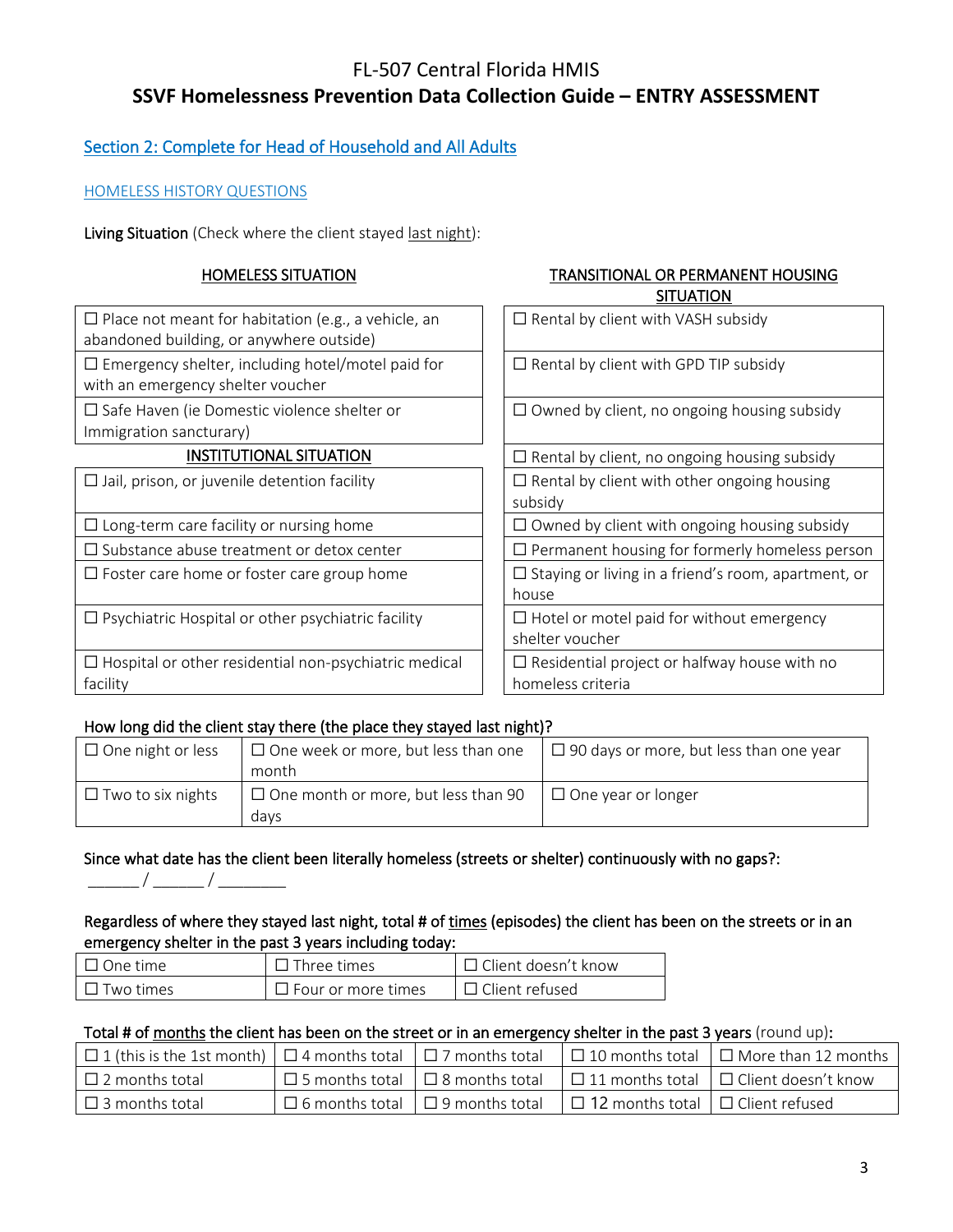#### COC LOCAL FIELDS

Answer regardless of living situation:

#### What county were you in when this episode of homelessness began?

|        | $\Box$ Orange $\Box$ Osceola | $\Box$ Seminole $\Box$ Other $\Box$ N/A |  |
|--------|------------------------------|-----------------------------------------|--|
| County | County                       | County                                  |  |

\_\_\_\_\_\_\_\_\_\_\_\_\_\_\_\_\_\_\_\_\_\_\_\_\_\_\_\_\_\_\_\_\_\_\_\_\_\_\_\_\_\_\_\_\_\_\_\_\_\_\_\_\_\_\_\_\_\_\_\_\_\_

If other county, please specify COUNTY and STATE:

#### INCOME INFORMATION

Record each adult's income on their own intake form. If a minor child has income, include it on the HoH's intake.

#### Does the client have Income from any source?

| Total,<br>$\mathsf I\ \square$ Client Refused<br>$\sim$ $\cdot$<br>I Monthiv Income: I<br>No<br>Doesn't Know T<br>۷۵،<br>llent : |  |
|----------------------------------------------------------------------------------------------------------------------------------|--|
|----------------------------------------------------------------------------------------------------------------------------------|--|

If yes, indicate the amount for each applicable source:

| Alimony or other spousal support       | SSI                                          |
|----------------------------------------|----------------------------------------------|
| Child support                          | <b>SSDI</b>                                  |
| Earned income                          | <b>TANF</b>                                  |
| General Assistance                     | Unemployment Insurance                       |
| Other:                                 | VA non-service connected disability pension  |
| Pension or retirement income           | VA service connected disability compensation |
| Private disability insurance           | Worker's Compensation                        |
| Retirement income from social security |                                              |

### Household Income as a Percentage of AMI:

| $\Box$ Less than 30% $\Box$ 30% to 50% | $\Box$ Greater than 50% |
|----------------------------------------|-------------------------|
|----------------------------------------|-------------------------|

### NON-CASH BENEFIT INFORMATION

#### Does the client have Non-Cash Benefits from any source?

☐ Yes ☐ No ☐ Client Doesn't Know ☐ Client Refused

#### If yes, check all that apply and include amount per month:

| SNAP | Child<br><b>TANF L</b><br>Services<br>Care |        | TANF-Funded _<br>Other<br>Services |
|------|--------------------------------------------|--------|------------------------------------|
| WIC  | <b>TANF</b><br>Services<br>ransportation   | $\sim$ | Other:                             |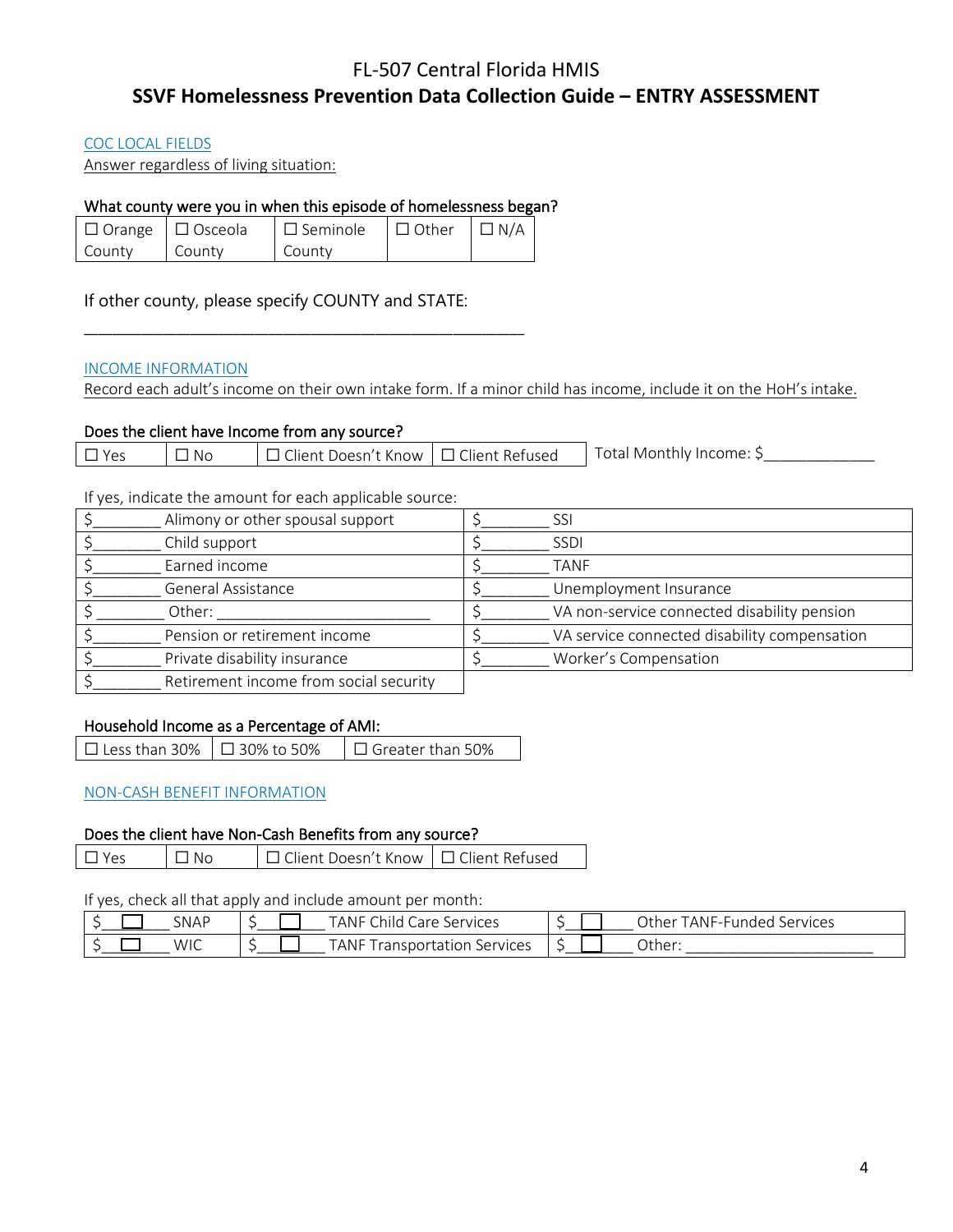#### VETERAN INFORMATION (Complete for all Veterans)

Date entered military service: \_\_\_\_\_\_\_\_\_\_\_\_\_\_\_\_\_\_\_ Date separated from military service: \_\_\_\_\_\_\_\_\_\_\_\_\_\_\_\_\_\_\_\_

Theater of Operations:

| $\square$ World War II                    | $\Box$ Afghanistan (Operation Enduring Freedom)                          |
|-------------------------------------------|--------------------------------------------------------------------------|
| $\Box$ Korean War                         | $\Box$ Iraq Freedom (Operation Iraqi Freedom)                            |
| $\Box$ Vietnam War                        | $\Box$ Iraq Dawn (Operation New Dawn)                                    |
| $\Box$ Persian Gulf War (Operation Desert | $\Box$ Other peace-keeping operations or military interventions (such as |
| Storm)                                    | Lebanon, Panama, Somalia, Bosnia, Kosovo)                                |

#### Branch of the Military:

| Army | Mavv N | □ Coast Guard | $\Box$ Air Force |         | ] Client Doesn't Know ∣□ Client Refused |  |
|------|--------|---------------|------------------|---------|-----------------------------------------|--|
|      |        |               |                  | Marines |                                         |  |

#### Discharge Status:

| $\Box$ Honorable                             | $\Box$ Under other than | $\Box$ Dishonorable    | □ Client Doesn't      |
|----------------------------------------------|-------------------------|------------------------|-----------------------|
|                                              | honorable conditions    |                        | Know                  |
| $\Box$ General under honorable<br>conditions | $\Box$ Bad conduct      | $\Box$ Uncharacterized | $\Box$ Client Refused |

#### EDUCATION AND EMPLOYMENT INFORMATION

#### Last Grade Completed

| $\Box$ Less than Grade 5            | $\Box$ School does not have grade levels | $\Box$ Graduate Degree          |
|-------------------------------------|------------------------------------------|---------------------------------|
| $\Box$ Grades 5 - 6                 | T GFD.                                   | $\Box$ Vocational Certification |
| $\Box$ Grades 7 - 8                 | $\Box$ Some College                      | $\Box$ Client doesn't know      |
| $\Box$ Grades 9 - 11                | $\Box$ Associate's Degree                | $\Box$ Client refused           |
| $\Box$ Grade 12/High school diploma | $\square$ Bachelor's Degree              |                                 |

#### Employed?

| $\sim$<br><now<br><math>  -</math><br/>.NC<br/>Vo.<br/>10 کار<br/><b>NIK</b><br/><br/>usec<br/><math>\sim</math></now<br> |
|---------------------------------------------------------------------------------------------------------------------------|
|---------------------------------------------------------------------------------------------------------------------------|

## If no, why not?

| $\Box$ Looking for work | $\Box$ Unable to work | $\Box$ Not looking for work |
|-------------------------|-----------------------|-----------------------------|
|-------------------------|-----------------------|-----------------------------|

#### If yes, what type of employment?

| $\Box$ Seasonal/sporadic (including day labor)<br>$\Box$ Full-time<br>l I Part-time |  |  |
|-------------------------------------------------------------------------------------|--|--|
|                                                                                     |  |  |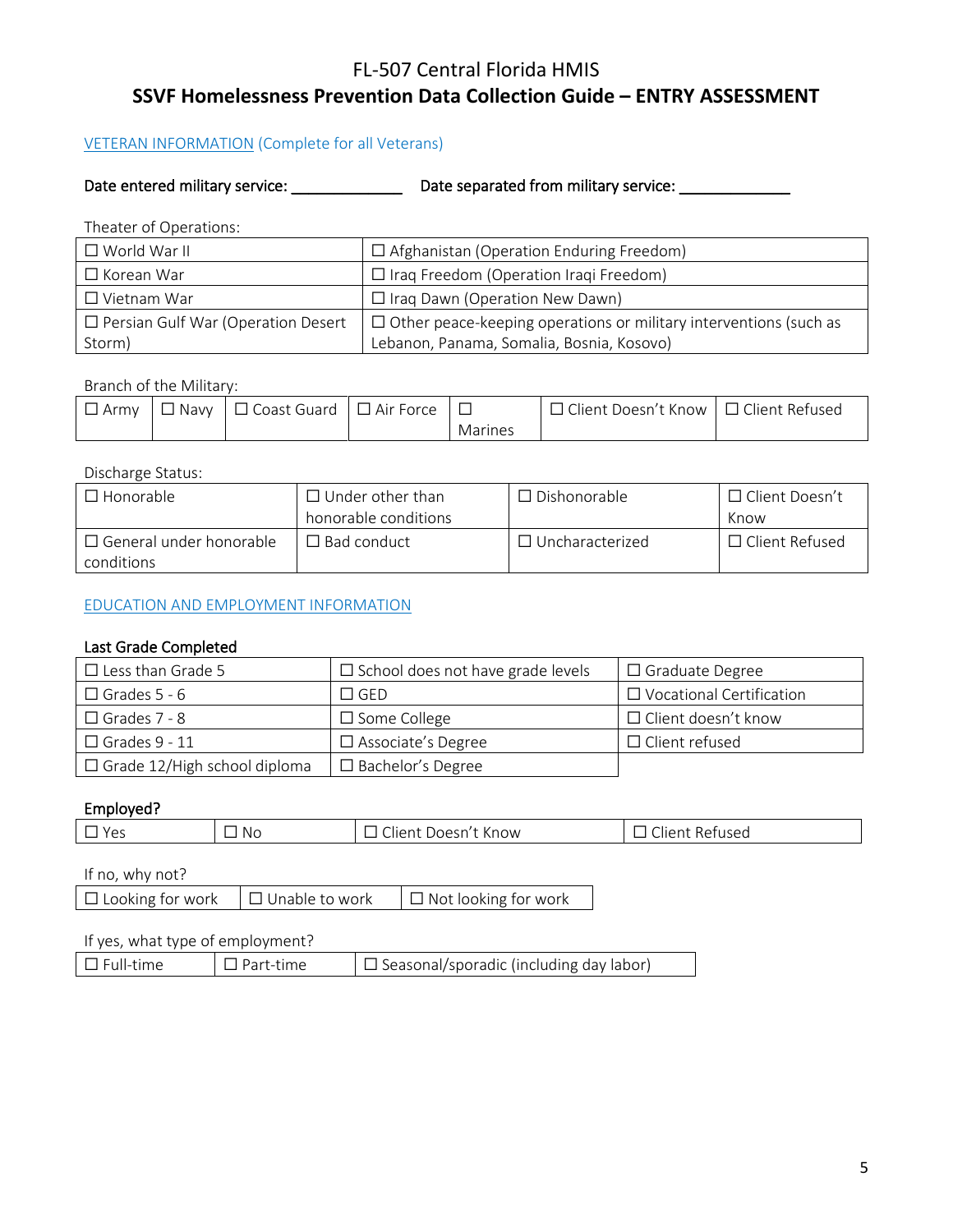# FL-507 Central Florida HMIS

# **SSVF Homelessness Prevention Data Collection Guide – ENTRY ASSESSMENT**

Section 3: Complete for Head of Household Only

| VAMC Station Number: VAMC Station Number:                                                                                     |
|-------------------------------------------------------------------------------------------------------------------------------|
| <b>Clients' Last Permanent Address:</b>                                                                                       |
| Street Address: No. 2014 12:00:00 12:00:00 12:00:00 12:00:00 12:00:00 12:00:00 12:00:00 12:00:00 12:00:00 12:0                |
|                                                                                                                               |
| Address Data Quality:                                                                                                         |
| □ Incomplete or Estimated Address<br>$\Box$ Full Address Reported<br>□ Client Doesn't Know<br>$\Box$ Client Refused           |
|                                                                                                                               |
| <b>SSVF HP Targeting Criteria</b>                                                                                             |
| Is Homelessness Prevention Targeting Screener required?                                                                       |
| $\Box$ Yes<br>$\Box$ No (If no, end data collection for HP Targeting Criteria here).                                          |
| 1. Housing loss expected within                                                                                               |
| $\Box$ 1-6 days<br>$\Box$ 7-13 days<br>$\Box$ 14-21 days<br>$\Box$ More than 21 days                                          |
| 2. Current housing income                                                                                                     |
| $\Box$ \$0 (i.e., not employed, not receiving<br>$\square$ 1-14% of AMI for<br>$\Box$ 15-30% of AMI for<br>□ More than 30% of |
| cash benefits, no other current income)<br>household size<br>AMI for household size<br>household size                         |
| 3. History of Literal Homelessness (street/shelter/transitional Housing) (any adult)                                          |
| $\Box$ Most recent episode occurred within<br>$\square$ Most recent episode occurred more<br>$\Box$ None                      |
| the last year<br>than a year ago                                                                                              |
| 4. Head of Household is not a current leaseholder                                                                             |
| $\Box$ Yes<br>$\Box$ No                                                                                                       |
| Head of Household has never been a leaseholder<br>5.                                                                          |
| $\Box$ Yes<br>$\Box$ No                                                                                                       |
|                                                                                                                               |
| Currently at risk of losing, a tenant-based housing subsidy or housing in a subsidized building or unit?<br>6.                |
| $\Box$ Yes<br>$\Box$ No                                                                                                       |
| Rental evictions within the past 7 years (any adult)<br>7.                                                                    |
| $\square$ No prior rental evictions<br>$\Box$ 1 prior rental eviction<br>$\square$ 2 or more prior rental evictions           |
|                                                                                                                               |